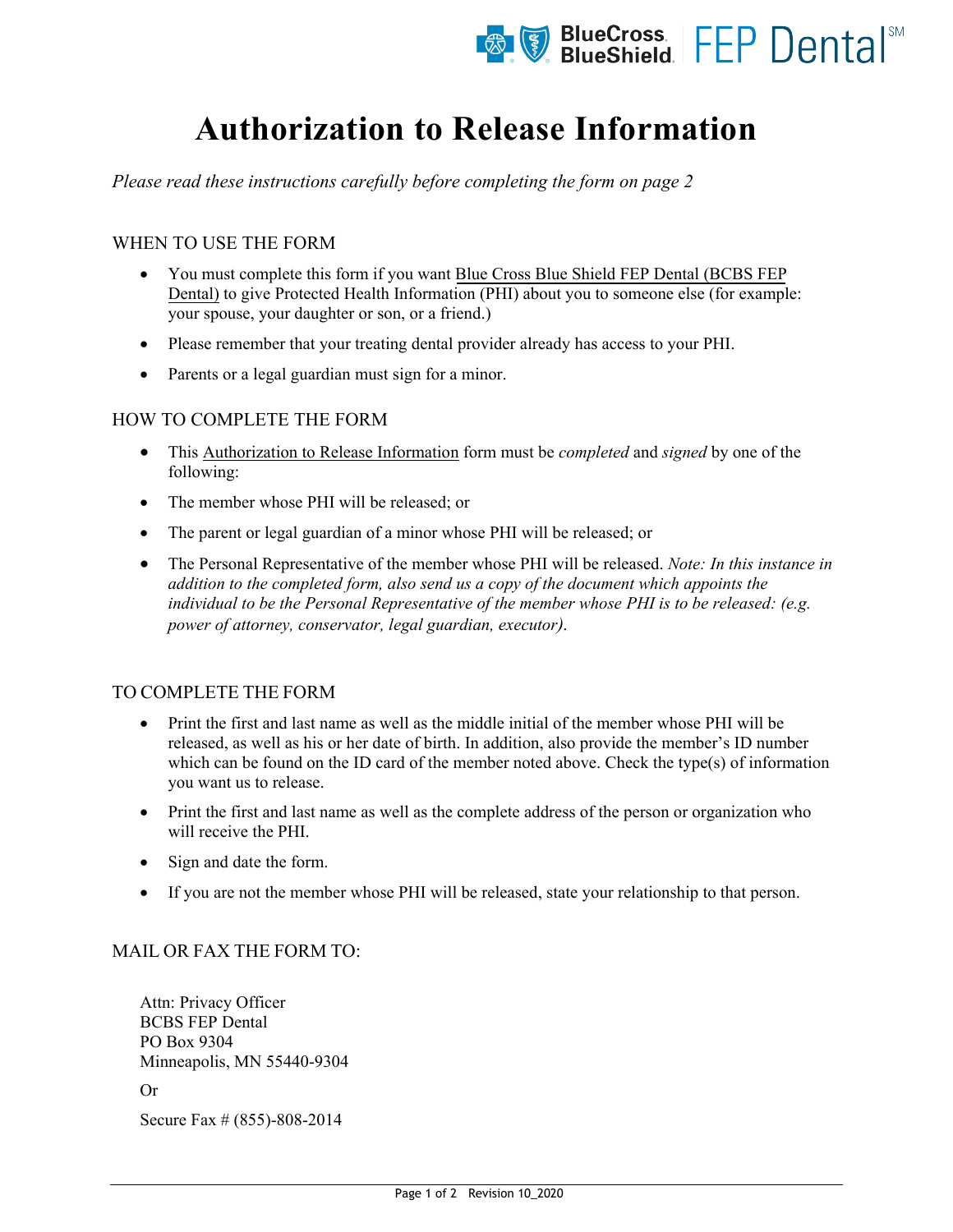

# **Authorization to Release Information**

|                                                                                                                                                                                                                                                                                                                                                                                                                                                                          | $\frac{1}{2}$                                            |                  |
|--------------------------------------------------------------------------------------------------------------------------------------------------------------------------------------------------------------------------------------------------------------------------------------------------------------------------------------------------------------------------------------------------------------------------------------------------------------------------|----------------------------------------------------------|------------------|
|                                                                                                                                                                                                                                                                                                                                                                                                                                                                          | (Last Name)                                              | (Middle initial) |
| Date of Birth:                                                                                                                                                                                                                                                                                                                                                                                                                                                           |                                                          |                  |
| Member's 9-Digit ID Number (Located on BCBS FEP Dental ID card):                                                                                                                                                                                                                                                                                                                                                                                                         |                                                          |                  |
| I authorize BCBS FEP Dental to release: (check one of the two choices below)                                                                                                                                                                                                                                                                                                                                                                                             |                                                          |                  |
| Any and All Information Requested                                                                                                                                                                                                                                                                                                                                                                                                                                        |                                                          |                  |
|                                                                                                                                                                                                                                                                                                                                                                                                                                                                          |                                                          |                  |
| BCBS FEP Dental may release this PHI to:                                                                                                                                                                                                                                                                                                                                                                                                                                 |                                                          |                  |
| (Please Print Legibly)                                                                                                                                                                                                                                                                                                                                                                                                                                                   |                                                          |                  |
|                                                                                                                                                                                                                                                                                                                                                                                                                                                                          |                                                          |                  |
|                                                                                                                                                                                                                                                                                                                                                                                                                                                                          |                                                          |                  |
| City, State, Zip                                                                                                                                                                                                                                                                                                                                                                                                                                                         |                                                          |                  |
|                                                                                                                                                                                                                                                                                                                                                                                                                                                                          |                                                          |                  |
|                                                                                                                                                                                                                                                                                                                                                                                                                                                                          |                                                          |                  |
|                                                                                                                                                                                                                                                                                                                                                                                                                                                                          |                                                          |                  |
|                                                                                                                                                                                                                                                                                                                                                                                                                                                                          |                                                          |                  |
|                                                                                                                                                                                                                                                                                                                                                                                                                                                                          |                                                          |                  |
|                                                                                                                                                                                                                                                                                                                                                                                                                                                                          |                                                          |                  |
|                                                                                                                                                                                                                                                                                                                                                                                                                                                                          |                                                          |                  |
|                                                                                                                                                                                                                                                                                                                                                                                                                                                                          |                                                          |                  |
| For six $(6)$ years after the date it is signed which is the maximum time allowed.                                                                                                                                                                                                                                                                                                                                                                                       |                                                          |                  |
| Until (specify date if less than six (6) years here ) ___________________________                                                                                                                                                                                                                                                                                                                                                                                        |                                                          |                  |
| I understand that the person(s) I have named to receive PHI may not be subject to privacy laws. They may be able to release the PHI and privacy<br>laws may no longer protect it.<br><b>Right to Revoke</b><br>I understand that I may cancel this authorization at any time, but it will not affect any release of PHI completed before I cancel it.<br>Expiration Date: Check one of the two possible choices, below, to signify how long this authorization is valid: |                                                          |                  |
| Signature of Member                                                                                                                                                                                                                                                                                                                                                                                                                                                      | Date: $\frac{1}{\sqrt{1-\frac{1}{2}} \cdot \frac{1}{2}}$ |                  |
| (Who is granting release of his or her own information)                                                                                                                                                                                                                                                                                                                                                                                                                  |                                                          |                  |
| $\underline{\mathbf{OR}}$                                                                                                                                                                                                                                                                                                                                                                                                                                                |                                                          |                  |
| the control of the control of the control of the control of the control of<br>Signature of Parent                                                                                                                                                                                                                                                                                                                                                                        | Date:                                                    |                  |
| (Only if authorizing release of information pertaining to a minor)                                                                                                                                                                                                                                                                                                                                                                                                       |                                                          |                  |
| $\underline{\mathbf{OR}}$                                                                                                                                                                                                                                                                                                                                                                                                                                                |                                                          |                  |
| Signature of Personal Representative:<br>(Include the document which appoints the Personal Representative)                                                                                                                                                                                                                                                                                                                                                               | Date: $\frac{1}{\sqrt{1-\frac{1}{2}} \cdot \frac{1}{2}}$ |                  |
| Personal Representative's Name: (First name)                                                                                                                                                                                                                                                                                                                                                                                                                             | (Last name)                                              | (Middle initial) |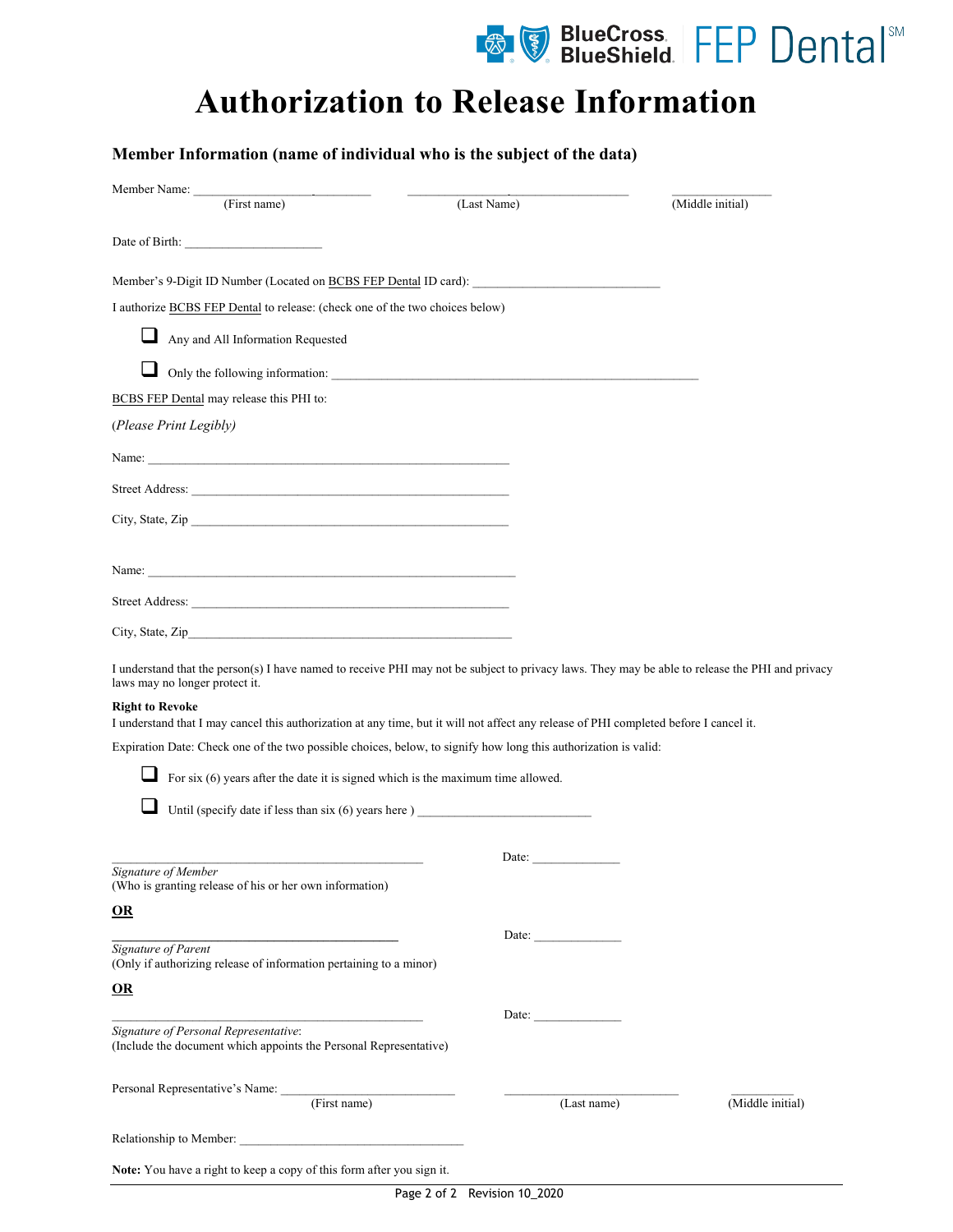

#### **Discrimination is Against the Law**

BCBS FEP Dental complies with all applicable Federal civil rights laws, to include both Title VII and Section 1557 of the ACA. Pursuant to Section 1557 BCBS FEP Dental does not discriminate, exclude people, or treat them differently on the basis of race, color, national origin, age, disability, or sex (including pregnancy and gender identity).

BCBS FEP Dental makes the following available:

- Free aids and services for people with disabilities to communicate effectively with us, such as:
	- o Qualified sign language interpreters
	- o Written information in other formats (such as accessible electronic formats)
- Free language assistance to people whose primary language is not English, such as:
	- o Qualified interpreters
	- o Information written in other languages

If you need these services, contact the customer service number 1-855-504-BLUE (2583), or dial 711 for TTY relay services.

If you believe that we have not provided you these services or discriminated against you in another way on the basis of race, color, national origin, age, disability, or sex, you can file a grievance with BCBS FEP Dental by:

Calling BCBS FEP Dental at 1-855-504-BLUE (2583), or dial 711 for TTY relay services. Sending a letter to BCBS FEP Dental, P.O. Box 551, Minneapolis, MN 55440-0551.

For information about how to file a civil rights complaint, go to [www.](http://www.fepblue.org/)bcbsfepdental.com.

#### **Proficiency of Language Assistance Services**

#### **Spanish**

ATENCIÓN: si habla español, tiene a su disposición servicios gratuitos de asistencia lingüística. Llame al 1-855-504-2583 (TTY: 711).

#### **Chinese**

注意:如果您使用繁體中文,您可以免費獲得語言援助服務。請致電 1-855-504-2583(TTY: 711)。

#### **Vietnamese**

CHÚ Ý: Nếu bạn nói Tiếng Việt, có các dịch vụ hỗ trợ ngôn ngữ miễn phí dành cho bạn. Gọi số 1-855-504-2583 (TTY: 711).

#### **Korean**

주의: 한국어를 사용하시는 경우, 언어 지원 서비스를 무료로 이용하실 수 있습니다. 1-855-504-2583 (TTY: 711) 번으로 전화해 주십시오.